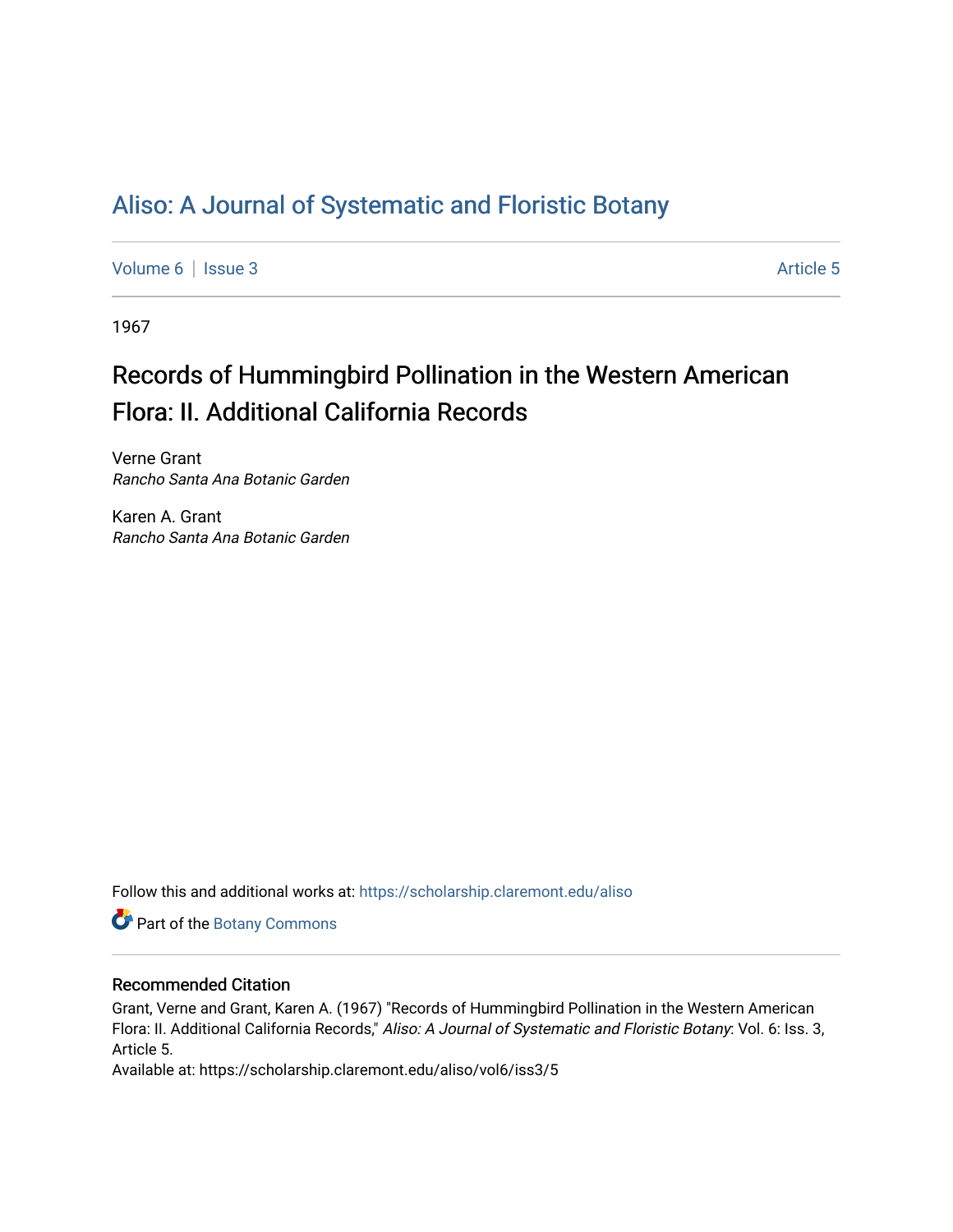# **RECORDS OF HUMMINGBIRD POLLINATION IN THE WESTERN AMERICAN FLORA**

# II. ADDITIONAL CALIFORNIA RECORDS<sup>1</sup>

# VERNE GRANT AND KAREN A. GRANT

# *Rancho Santa Ana Botanic Garden Claremont, California*

In the first paper of this series *(Aliso,* vol. 6, no. 2, 1966) we described the methods of field observation used in our studies of hummingbird pollination in western North America, and listed a number of pollination records in the California flora obtained by these field methods. The purpose of the present paper is to report several new records and to extend the list of known California hummingbird flowers.

#### HYDROPHYLLACEAE

## 1. PHACELIA MINOR

This annual herb occurs in dry places in coastal southern California and on the edge of the Colorado Desert. The flowers are violet and tubular-campanulate with exserted stamens and style which mature in protandrous order. In several populations in the Claremont area we have seen only bees, particularly Lasio*glossum sisymbrii* and *Anthophora sp.* among native bees, visiting and pollinating the flowers. The flowers of a desert population near Palm Springs, however, were visited and pollinated by pseudomasarid wasps and by hummingbirds.

Palm Canyon, near Palm Springs, Riverside Co., March 9 and 30, 1966. There is much variation in flower size in this population, the corollas of different plants ranging from 1.2 to 2.8 em in length. A male Anna hummingbird was observed to be feeding on the flowers and a male Costa was apparently feeding on them too (the latter was less clearly seen). The Anna hummingbird visited both large and small flowers, brushing against the exserted stamens in the process, and much white Phacelia pollen adhered to its face, where it would rub off on the exserted stigma.

## LABIATAE

# 2. MoNARDELLA MACRANTHA

This perennial herb grows in dry sandy or rocky soil in the yellow pine zone of the mountains from central California to northern Baja California. The flowers are red and trumpet-shaped with a tubular corolla usually about 3 em long and well exserted stamens. Dr. Elizabeth Sprague has observed hummingbird visitations.

1This project is supported by research grant GB 3620 from the National Science Foundation.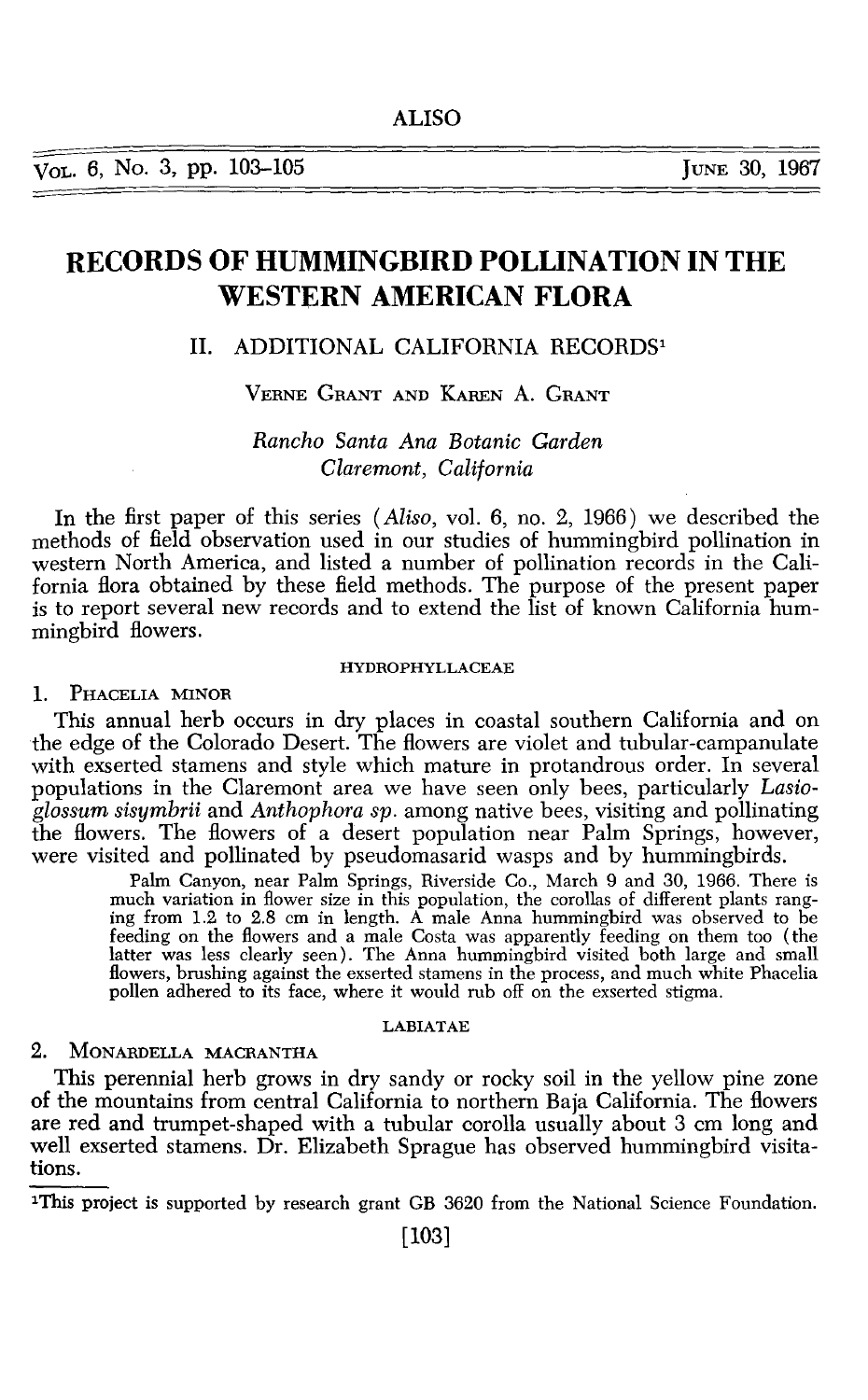Palomar Mt., San Diego Co. Hummingbirds were feeding regularly on the flowers in late spring according to Dr. Sprague (oral comm.). The visits of hummingbirds result in pollination in the case of plants grown in Rancho Santa Ana Botanic Garden, as we have observed, and pollination undoubtedly follows from bird visits in the wild plant populations as well.

## 3. TrucHOSTEMA LANATUM

In the preceding paper of this series *(Aliso,* 1966) we gave suggestive evidence for hummingbird pollination in this species and pointed out the need for confirmatory field observations. The latter have since been obtained.

Calf Canyon, near Santa Margarita, San Luis Obispo Co., May 18, 1966. The plants grow in washes and draws in the chamise-covered hills. A male Costa hummingbird was systematically visiting and pollinating the flowers. Another hummingbird, prob-<br>ably a male Anna, was also feeding on and pollinating the flowers. Incidental visitors were a beefly and a bumblebee. The beefly at least was not bringing about pollination.

#### SCROPHULARIACEAE

## 4. CASTILLEJA PAYNEAE

The low plants with their dull reddish flowers grow in the timberline and alpine zones of peaks in the southern Cascades.

Lassen Peak, Shasta Co., July 17-18, 1966. Calliope hummingbirds were systematically probing the flowers of a large population on bare rocky slopes near timberline  $(8500 - 9000)$  ft. elev.).

#### 5. DIPLACUS AURANTIACUS

Previous pollination records for this species ( cf. *Aliso,* 1966) involve Anna and unidentified hummingbirds on plant populations in central California. It is worthwhile to extend the picture to include visits of Allen humming birds in a northern population.

Shelter Cove, Humboldt Co., July 7, 1966. A scattered population inhabits coastal bluffs facing the sea. An Allen hummingbird, probably a female, was visiting and pollinating the flowers in one sub-population.

#### CAPRIFOLIACEAE

#### 6. LONICERA INVOLUCRATA LEDEBOURII

The species as a whole is wide-ranging, its California representatives occurring mainly in the Sierra Nevada. We are concerned here with a coastal California race treated by Jepson as var. *ledebourii.* This race consists of tall shrubs with reddish instead of the usual yellow flowers. The pairs of flowers are subtended by large red bracts, and the corollas are tubular, 1.5 em long, and bright yellow tinged heavily with red on the upper side. The anthers stand just below and the sticky green stigma just outside the orifice.

Pt. Buchon, San Luis Obispo Co., May 19, 1966. The shrubs grow in a willow thicket along a canyon bottom near the ocean. Allen hummingbirds were feeding regularly on the flowers. The pollen is probably carried on the birds' bills.

Strawberry Canyon, Alameda Co., April 16, 1949. Allen hummingbirds feeding on the flowers.